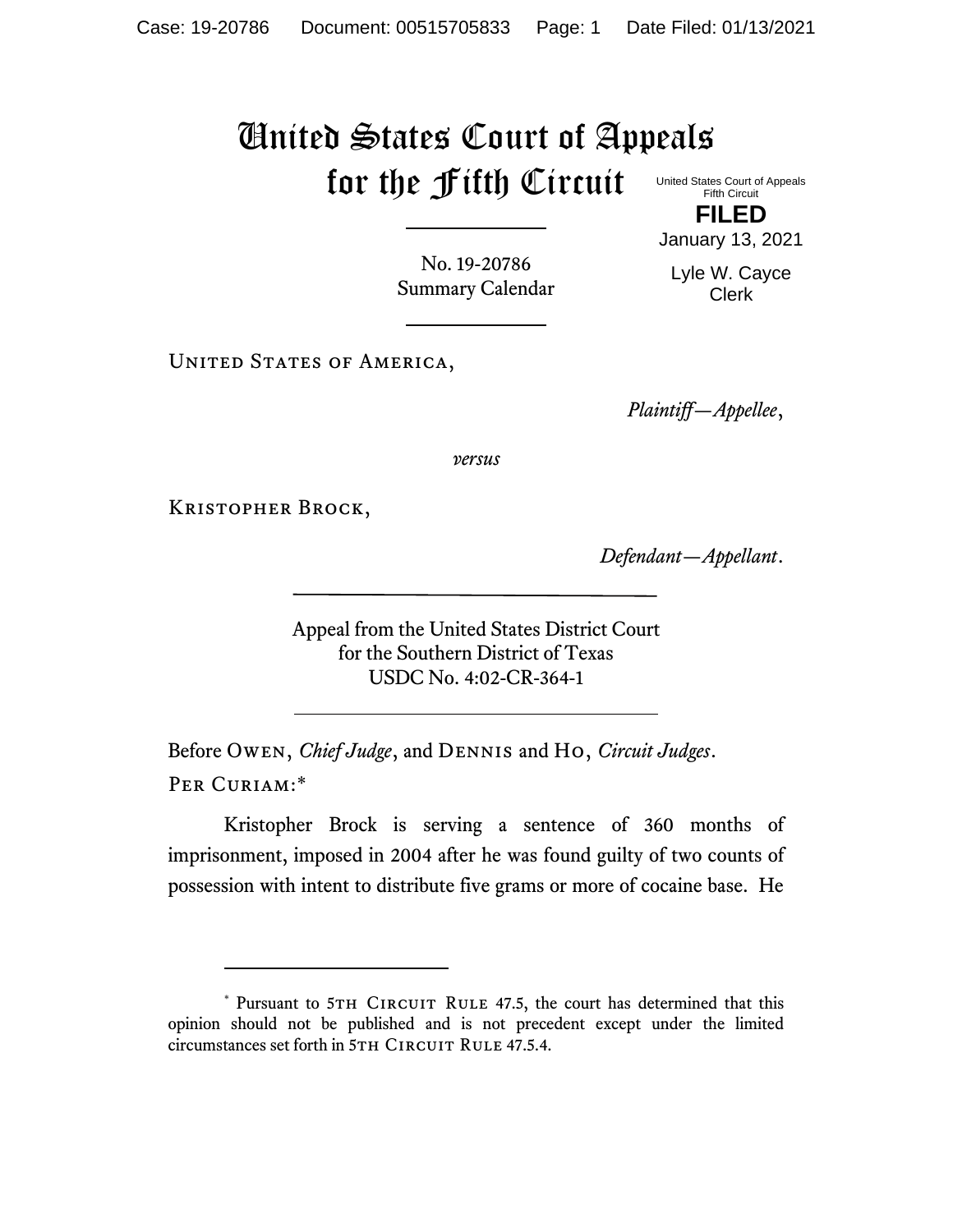## No. 19-20786

moved for resentencing under the First Step Act of 2018 (FSA). 1 The district court denied the motion, determining that Brock was ineligible for relief under the FSA based on: (1) the amount of drugs for which he was held accountable, i.e., greater than twenty-eight grams of cocaine base; (2) the career offender enhancement; <sup>2</sup> and (3) the 21 U.S.C. § 851 enhancement on account of Brock's prior Texas convictions for possession with intent to deliver cocaine and possession of a controlled substance. Brock argues that he meets the threshold requirements for eligibility and, particularly, that his career offender status does not render him ineligible.

The district court's decision regarding whether to reduce a sentence pursuant to the FSA is generally reviewed for abuse of discretion.<sup>3</sup> However, when the district court's "determination turns on 'the meaning of a federal statute,'" de novo review applies.<sup>4</sup> Section 404(b) of the FSA provides that a district court "that imposed a sentence for a covered offense may . . . impose a reduced sentence as if sections 2 and 3 of the Fair Sentencing Act of 2010 . . . were in effect at the time the covered offense was committed."<sup>5</sup> A "covered offense" is defined as "a violation of a Federal criminal statute, the statutory penalties for which were modified by section 2 or 3 of the Fair Sentencing Act of 2010, ... that was committed before August 3, 2010."<sup>6</sup>

<sup>1</sup> *See* Pub. L. No. 115-391, § 404, 132 Stat. 5194, 5222.

<sup>2</sup> *See* U.S. Sent'g Guidelines Manual § 4B1.1 (U.S. Sent'g Comm'n 2002).

<sup>3</sup> *United States v. Jackson*, 945 F.3d 315, 319 (5th Cir. 2019), *cert. denied*, 140 S. Ct. 2699 (2020) (Mem.).

<sup>4</sup> *Id*. (quoting *United States v. Hegwood*, 934 F.3d 414, 417 (5th Cir. 2019), *cert. denied*, 140 S. Ct. 285 (2019) (Mem.)).

<sup>5</sup> § 404(b), 132 Stat. at 5222.

 $6$  *Id.* § 404(a).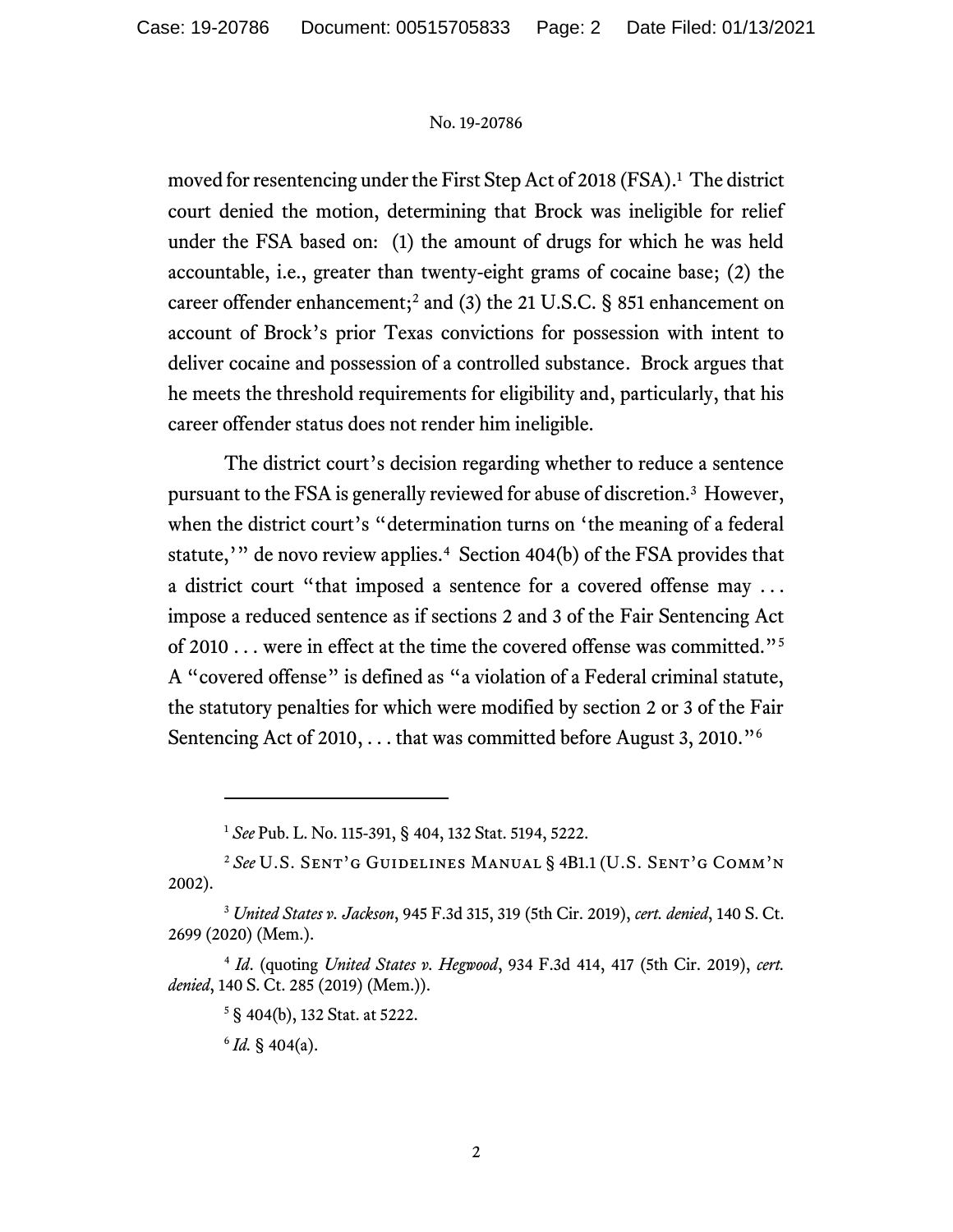## No. 19-20786

Brock committed his offenses of conviction in 2002, prior to the 2010 effective date of the FSA. 7 Additionally, his 21 U.S.C. § 841(a)(1) conviction is a "covered offense."<sup>8</sup> What is more,  $\S$  404(c)'s limitations do not apply to Brock. His sentence was not "previously imposed or previously reduced in accordance with the amendments made by sections 2 and 3 of the Fair Sentencing Act of 2010," nor did he previously file a motion under the FSA to reduce his sentence after the FSA's date of enactment.<sup>9</sup> Brock's drug quantity finding, although in excess of the twenty-eight-gram statutory threshold of the modified penalty provisions, <sup>10</sup> is not determinative of his eligibility to seek relief under the FSA.<sup>11</sup> Furthermore, a career offender is not ineligible for relief under the FSA. 12 Finally, because Brock was convicted of a "covered offense," the § 851 enhancement does not render him ineligible.<sup>13</sup>

The district court therefore erroneously deemed Brock ineligible for relief under the FSA. However, Brock's eligibility for relief is not tantamount to an entitlement to relief.<sup>14</sup> We therefore vacate the order

<sup>10</sup> *See* 21 U.S.C. § 841(b)(1)(B)(iii).

<sup>11</sup> *See Jackson*, 945 F.3d at 319-20.

<sup>12</sup> *See United States v. Stewart*, 964 F.3d 433, 436-39 (5th Cir. 2020); *United States v. Hegwood*, 934 F.3d 414, 415, 417-18 (5th Cir. 2019), *cert. denied*, 140 S. Ct. 285 (2019) (Mem.).

<sup>13</sup> *See Jackson*, 945 F.3d at 318, 320.

<sup>14</sup> *See id*. at 321.

<sup>7</sup> *See id.* 

<sup>8</sup> *See Jackson*, 945 F.3d at 318, 320-21.

<sup>9</sup> § 404(c), 132 Stat. at 5222; *see Jackson*, 945 F.3d at 320-21.